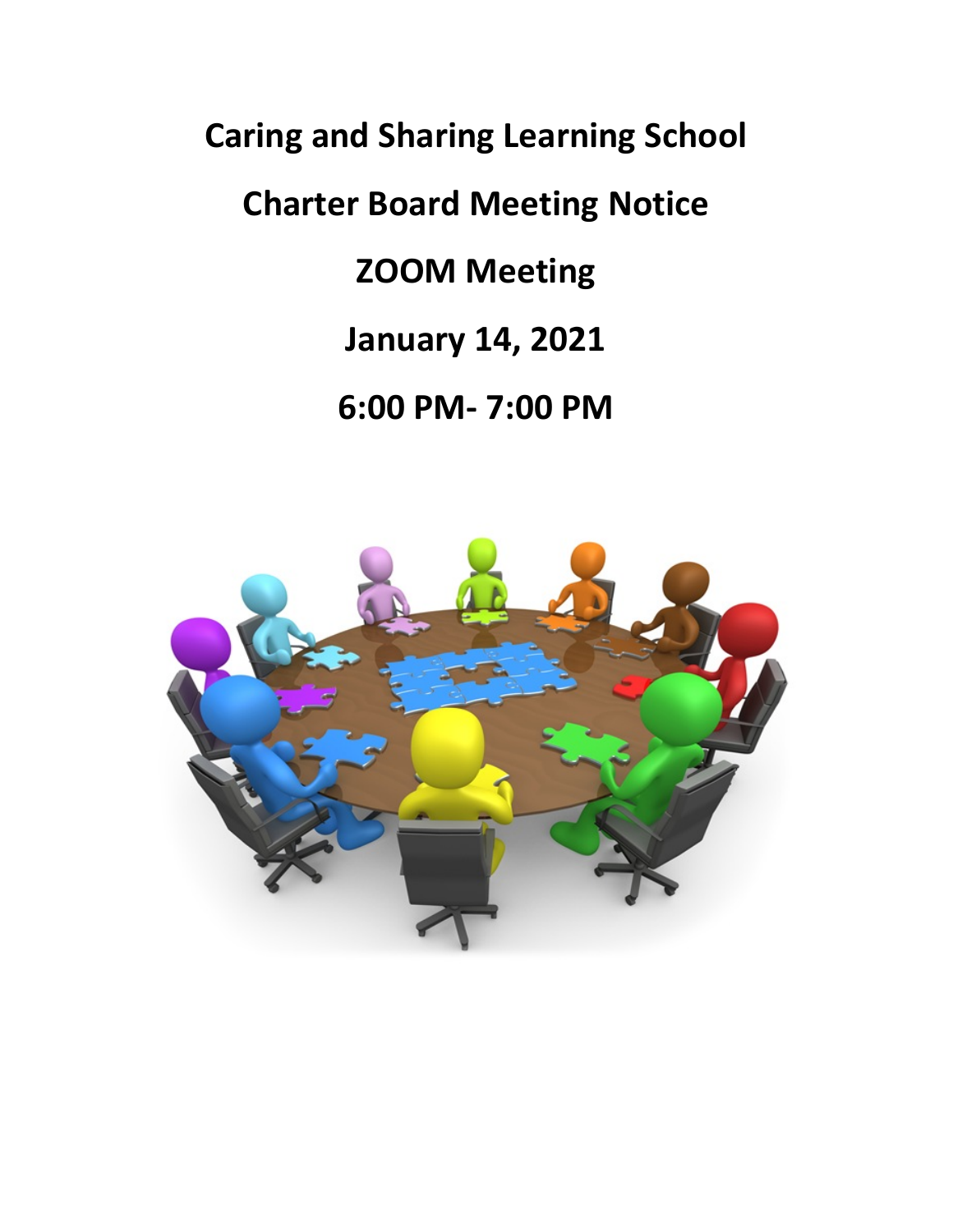

#### **Board of Directors**

*Charlie Jackson, Chairman*

*Liz Coleman-Hayes*

*Walter Jackson*

*Deloris Rentz*

*Angela Terrell*

**Principal** Curtis Peterson

**Founders**

Simon and Verna Johnson

## **Caring and Sharing Learning School Board of Directors' Meeting**

January 14, 2021

- Opening and Approval of Minutes
- Financial Report
	- o Budget Update
- Facilities Report
	- o Update
- Curriculum
	- o School Spring Opening Improvement- District Approved
	- o Charter Application Renewal
- Community Remarks
- **Closing**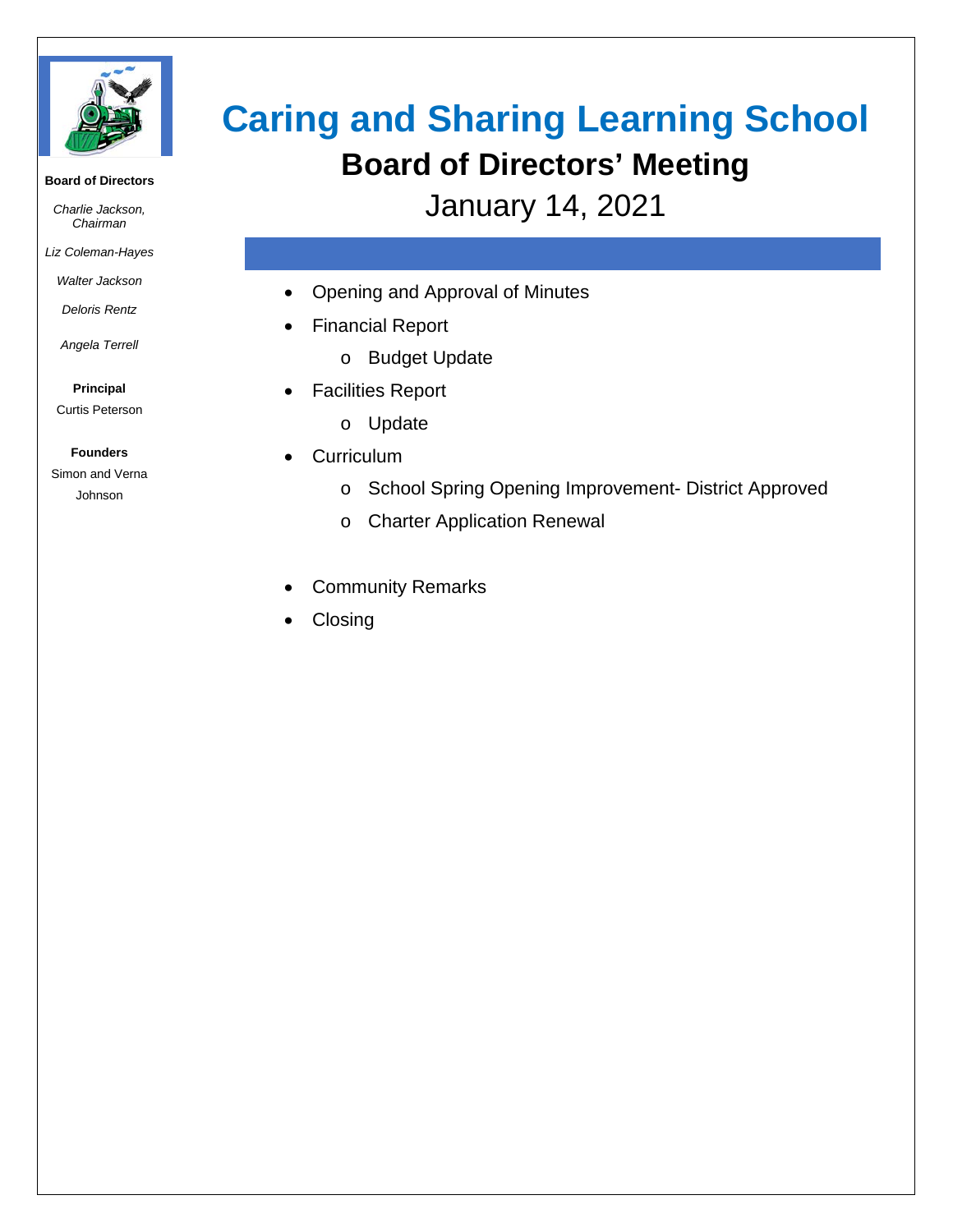#### Caring and Sharing Learning School Board of Directors' Meeting Minutes - January 14, 2021

#### Presiding Officer: Charlie Jackson, Chairman of the Board

Members Present: Liz Coleman-Hayes, Charlie Jackson, Verna Johnson, Deloris Rentz, Angela Terrell. Non members Present: Keturah Bailey Acevedo, James Booth, Mavis Muhammad, Curtis Peterson.

Meeting called to order at 6:01 pm

L. Coleman-Hayes moved for the adoption of the agenda as presented; passed by majority vote.

Opening remarks: Chair Jackson commended CSLS leadership and staff for a job well done with the school's handling of and safeguarding for COVID protocols. School grounds look very good and clean.

A. Terrell moved for adoption of minutes as presented; passed by majority vote.

Financial Report - submitted under separate cover for informational purposes.

Budget Update - submitted under separate cover for informational purposes; CSLS remains on budgetary schedule. The PPP loan from the federal government was forgiven - school does not have to pay it back since the funds were spent appropriately.

L. Coleman-Hayes moved to accept the forgiveness of the PPE loan; passed by majority vote.

Facilities Report - J. Booth provided an update on the school facilities. New lighting in all classrooms; other cosmetic improvements have been made to enhance the learning environment. A cleaning company was contracted to ensure CDC cleaning guidelines for the building are met.

### *Curriculum*

School Spring Opening Improvement - SBAC District Approved and complimented the school's virtual instruction plan. A new section was added to include a recommendation for struggling virtual students to return to brick and mortar (at parents' choice). ~75% of the enrolled students are on campus at present. CSLS is prepared to return to full capacity if required to do so by the new US Presidential administration in the coming months.

Charter Application Renewal – CSLS' 2011-2021 charter is up for renewal this summer – June 2021 and currently waiting for SBAC to finalize the re-application process.

Action item – C. Peterson recommended not serving 6<sup>th</sup> grade in the upcoming school year and charter starting Fall 2021.

D. Rentz moved to change the charter to VPK- $5<sup>th</sup>$  grade starting in the 2021-2022 school year; passed by unanimous vote.

Cognia - the accreditation process is moving full steam ahead; will discuss in future Board meetings.